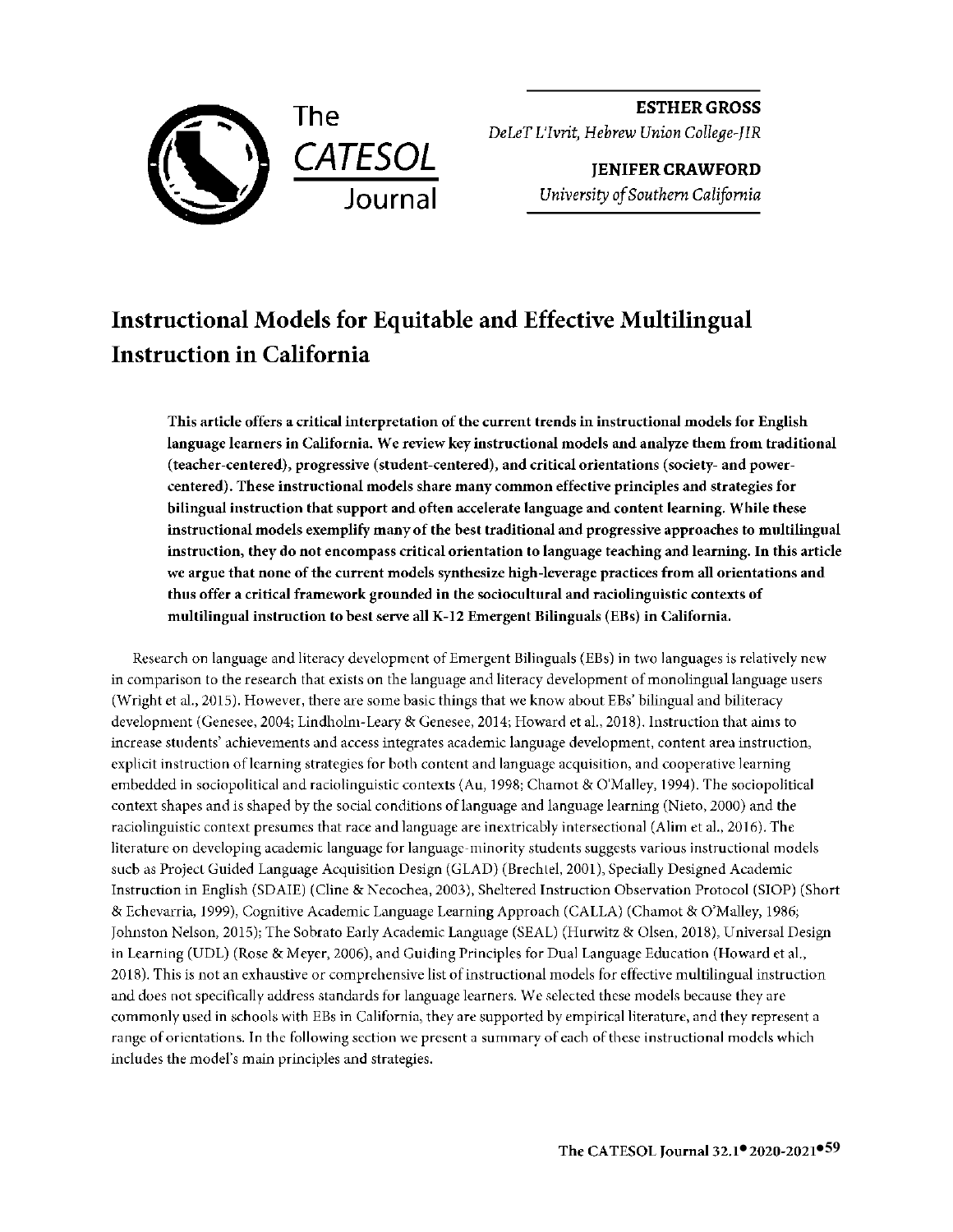#### *Universal Design in Learning (UDL)*

Universal Design in Learning (UDL) is a framework developed in the 1990s that guides teachers in developing lesson plans and assessments, drawing primarily from cognitive theories oflearning, based on three main principles: representation; action and expression; and engagement (Rose & Meyer, 2006). According to the principle of representation, teachers should share information in multiple formats. For example, textbooks are primarily visual. But providing text, audio, video and hands-on learning gives all learners a chance to access the material in whichever way is best suited to their learning strengths. The second UDL principle is action and expression. Teachers operating from this principle provide learners with multiple ways to interact and demonstrate new knowledge they have learned in class. For example, students might get to choose between taking a pencil-and-paper test, giving an oral presentation or doing a group project. The final UDL principle is engagement. UDL teachers use many strategies to motivate students, including offering students choices about learning activities, providing assignments that are relevant to their lives outside of the classroom, and playing physically active skill building games. However, this approach is designed for all teachers and does not explicitly focus on language learning, the technical aspects of language teaching and learning, or the specific needs of emergent bilingual students.

#### *Cognitive Academic* **Language** *Learning Approach (CALLA)*

Cognitive Academic Language Learning Approach (CALLA) is a systematic instructional model that was developed by Chamot and O'Malley (1994) and draws from cognitive learning theory and from related concepts such as language across the curriculum, second language acquisition, and cooperative learning. The types of learning strategies that CALLA uses, similarly to those advocated for monolingual settings, include metacognitive strategics and knowledge, cognitive strategies, and social/affective strategies. Metacognitive strategies are used in planning for learning, self-monitoring, and evaluating achievement. Metacognitive knowledge means that students need to develop an understanding of their own learning processes, the nature of the learning task, and the strategies that should be effective in accomplishing the task. Cognitive strategies refer to manipulating the material to be learned through modeling, rehearsal, organization, or elaboration. Social/affective strategies involve interacting with others for learning (i.e., cooperative learning) or using affective control for learning. This approach emphasizes metacognitive strategies for learning, which are situated in broader socio-cognitive learning perspectives for effective literacy learning. By contrast, the next approach draws mainly (but not exclusively) from the sociocultural paradigm.

# **Sobrafo** *Early Academic Language (SEAL)*

The Sobrato Early Academic Language (SEAL) model focuses on the alignment of preschool and kindergarten through third grade systems around language development as the foundation for academic success - with support for transitions across systems and levels (including Summer Bridge programs) (Hurwitz & Olsen, 2018). This approach was first piloted in 2013 and is supported by funding from the Sobrato Family Foundation and grounded in Olsen's (2014) research on effective practices for meeting the needs of Long Term English Language Learners in secondary schooling. This model attempts to draw from these insights and apply them to early primary schooling in order to more proactively prepare all English learners in California before they are caught in an often ineffective cycle of remediation. In July of 2019 SEAL was established as an independent organization apart from the Sobrato Family Foundation with work in over 100 schools and across 20 districts in the state of California.

Instruction from this model includes simultaneous academic language and literacy (including bilingual options). The model emphasizes language input in the classroom environments and instruction, with a nod to interaction through "expressive and complex oral language development and enriched vocabulary" (Martinez et al., 2019, p. 8 ). Further language input-oriented strategies include text-rich curriculum and "environments that engage children with books and the printed word, and lead to the appreciation and love of reading and writing" (Martinez et al., 2019, p. 8). The model also calls for not only language skills integration, but also content integration with language development through academic thematic units based upon science and social studies standards.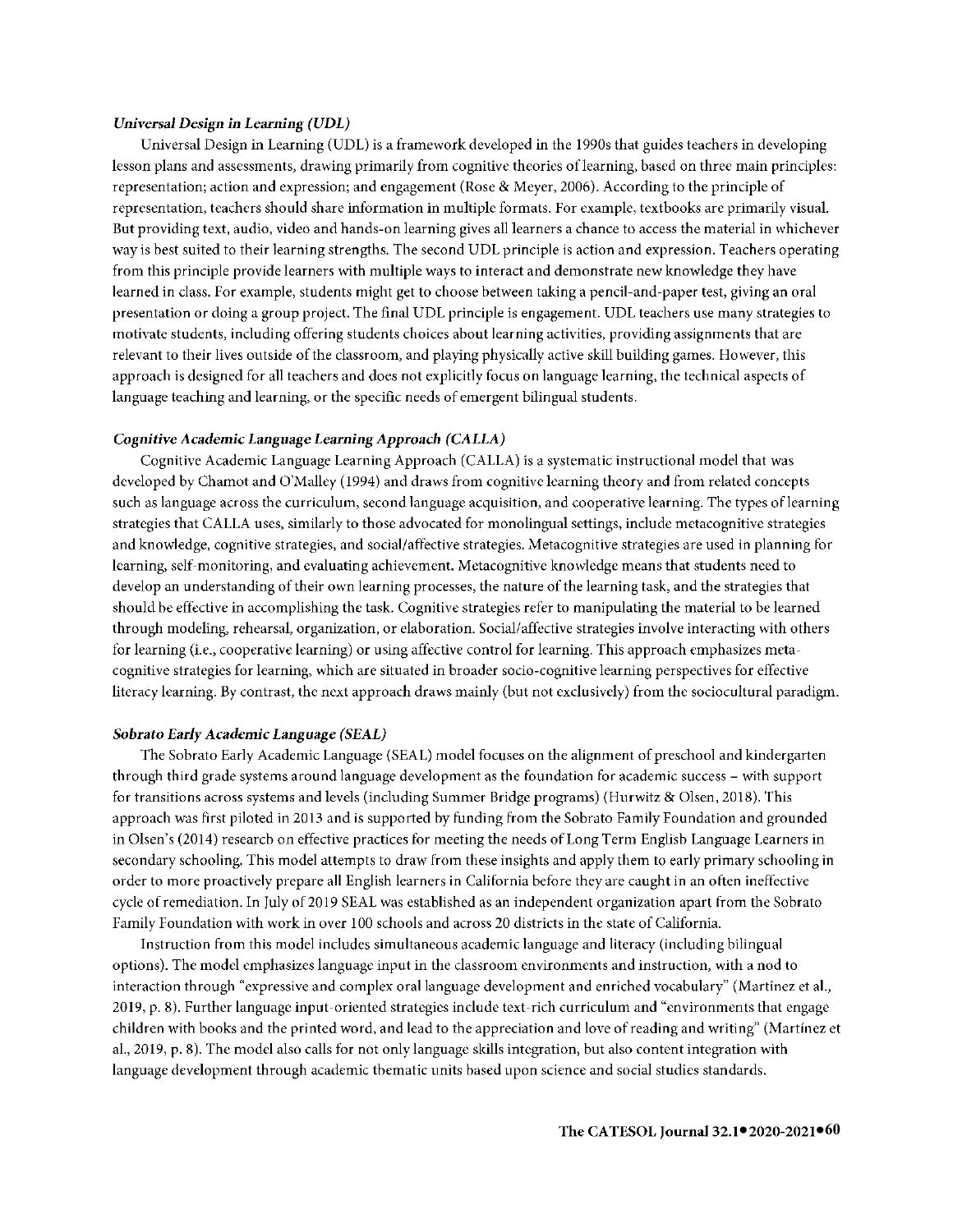#### *Sheltered Instruction Observation Protocol (SIOP)*

Another prevalent approach to teaching academic language is through Sheltered Instruction Observation Protocol (SIOP) (Johnston Nelson, 2015). SIOP, as a social learning model, advocates for a classroom setting that offers reciprocal interactive exchange and includes various activities as alternatives to the traditional transmission/teacher-centered approach. Sheltered techniques include using visual aids such as pictures, charts, graphs, and semantic mapping. The model encourages teachers to model instruction, provide comprehensible speech, scaffolding, and supplemental materials using a wide range of presentation strategies. In this model students are encouraged to negotiate meaning and make connections between course content and prior knowledge and they act as mediators and facilitators. Lastly, teachers use alternative assessments, such as portfolios, to check comprehension. Numerous school districts across the U.S. serving large numbers oflanguage-minority students have adopted SIOP with positive results (Echevarria & Short, 2010). For instance, a study investigating the effects of SIOP on academic performance of middle and high school language-minority EBs revealed that they showed significant gains in written and spoken language academic English assessments in comparison to similar learners whose teachers had not been trained in SIOP (Short et al., 2012).

# *Guided Language Acquisition Design (GLAD)*

The Guided Language Acquisition Design (GLAD) model was developed by multilingual educators in Orange County as an approach to literacy and academic language development for English language learners in California drawing heavily from cognitive SLA theories, a skills integration approach to language acquisition, and culturally responsive pedagogy that values students linguistic and sociocultural knowledge as valuable resources to leverage in supporting students English language learning and promoting an inclusive classroom culture (Boloz, 1981 ). The five foundational GLAD strategics include: Graphic Organizer Input Charts, Pictorial Input Chart, Expert Groups, Process Grids, and Cooperative Strip Paragraphs. Other strategies include but are not limited to inquiry charts, cognitive content dictionaries, poetry, sentence patterning charts, interactive journals, narrative input charts, story maps, primary language retell, and group frames.

The Orange County Department of Education (OCDE) has extended project GLAD from a model of teaching strategies to a model of professional learning for the last two decades that is overseen by the OCDE's National Training Center (NTC) and, using the same theories oflearning in the model, provides multiple levels of practical support to teachers, school leaders, and district leaders in an effort to transform multilingual instruction across schools and districts. For example, teachers and leaders first learn about the GLAD model, observe exemplary teachers using the model, and then practice integrating the strategies into their own instruction with multiple opportunities for peer and instructional leader coaching. This model of professional learning has won multiple state and national awards that recognize the effective way that NTC promotes best practices.

# *Guiding Principles for Dual* **Language** *Education*

The Guiding Principles for Dual Language Education framework was introduced by the Center for Applied Linguistics (CAL) for classroom teachers as well as teacher educators and administrators to guide successful Two Way Immersion programs to produce bilingualism and biliteracy, grade-level academic achievement, and multicultural competence for language-minority and language-majority students (Howard et al., 2018). This model is based on the broader consensus of sociocultural and sociolinguistic learning theories. According to this framework, language teachers should use **a** variety of instructional techniques responding to different learning styles and language proficiency levels and provide opportunities for positive, genuine reciprocal interactions between teachers and students and among students through cooperative learning or group work situations, including students working interdependently on tasks with common objectives, individual accountability and social equity in groups and in the classroom. This model encourages instruction that emphasizes language input that is comprehensible, multimodal, and ambitious. For example, teachers operating from this approach use sheltering strategies to promote comprehension and use visual aids and modeling instruction that support students to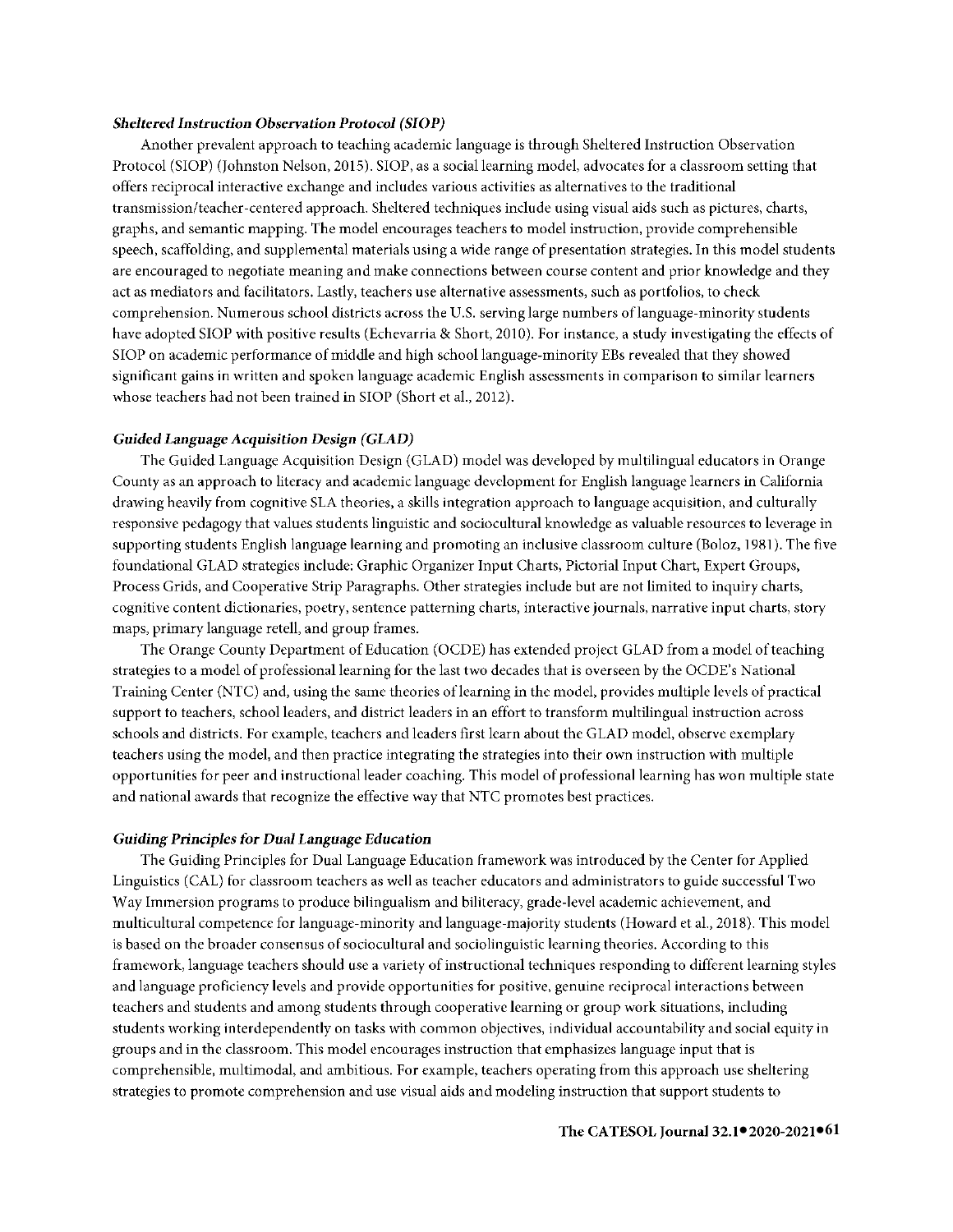negotiate meaning. Moreover, language input should be interesting, relevant, and of sufficient quantity, as well as challenging enough to promote high levels of language proficiency and critical thinking. Students' learning should be supported by structured tasks and unstructured opportunities for students to use language. Teachers working from these principles follow monolingual lesson delivery; that is, they encourage students to only use the language of instruction (L2).

#### **Possibilities of the Instructional Models to Multilingual Education**

These instructional models share many common effective principles and strategies **for** bilingual instruction that support and often accelerate language and content learning. Common features include differentiation, scaffolding, integration oflanguage and content skills, multiple opportunities for collaboration and the application of new knowledge and skills in authentic activities, while attending to student motivation. The progressive practices encouraged by these standards work with all students-language-minority as well as language-majority-because they provide strategies for becoming both effective (able to help each individual student learn what is essential) and equitable (able to ensure that all students experience learning success). At the same time, program administrators and educators must keep context in mind as they think about the design, implementation, or refinement of their own program (Genesee, 2004; Howard et al., 2018; Pliner & Johnson, 2010).

# *Language Skills*

These instructional models support an integration oflanguage skills that draws on multimodal and comprehensible input and multiple opportunities for linguistic output for emergent bilingual students. Many of these approaches often integrate language skills **with** academic content. For example, SEAL supports content integration with language development through academic thematic units based upon science and social studies standards. One example of the importance oflanguage skills that is even evident in the one framework discussed that does not have an exclusive focus on language learners is the UDL framework. All three UDL principles are strategics to organize new knowledge, connect new knowledge to prior knowledge and practice using new knowledge.

# *Differentiation, Scaffolding,* **and** *Collaboration*

All of the instructional models support some degree of individualized instruction, activities, and assessments through differentiation and scaffolding. These approaches also **all** support collaboration with some of the frameworks suggesting strategic student grouping to support peer-to-peer language support. SIOP is one of the approaches that exemplifies the importance of collaboration as educators using this approach allow students to act as mediators and facilitators. The five foundational GLAD strategies support differentiation through Expert Groups and Process Grids as well as scaffolding through Graphic Organizer Input Charts, Pictorial Input Charts, and Cooperative Strip Paragraphs.

# *Culturally Relevant Pedagogies*

Several of these approaches leverage students' linguistic, sociocultural, and academic content knowledge in the classroom to support learning target language and content. SEAL Sobrato draws from culturally relevant pedagogy and cognitive SLA theories through their efforts to leverage students' linguistic and sociocultural background knowledge by strengthening the connection between home and school. OCDE's Project GLAD and the Guiding Principles for Dual Language Education framework are the models that are the most firmly rooted in progressive approaches to instruction with a strong emphasis on both leveraging background knowledge and making objectives, activities, and assessments relevant to students' lives outside of the classroom. However, these models do not account for the way that a learners' identities and hierarchies oflanguage and knowledge mediates learning.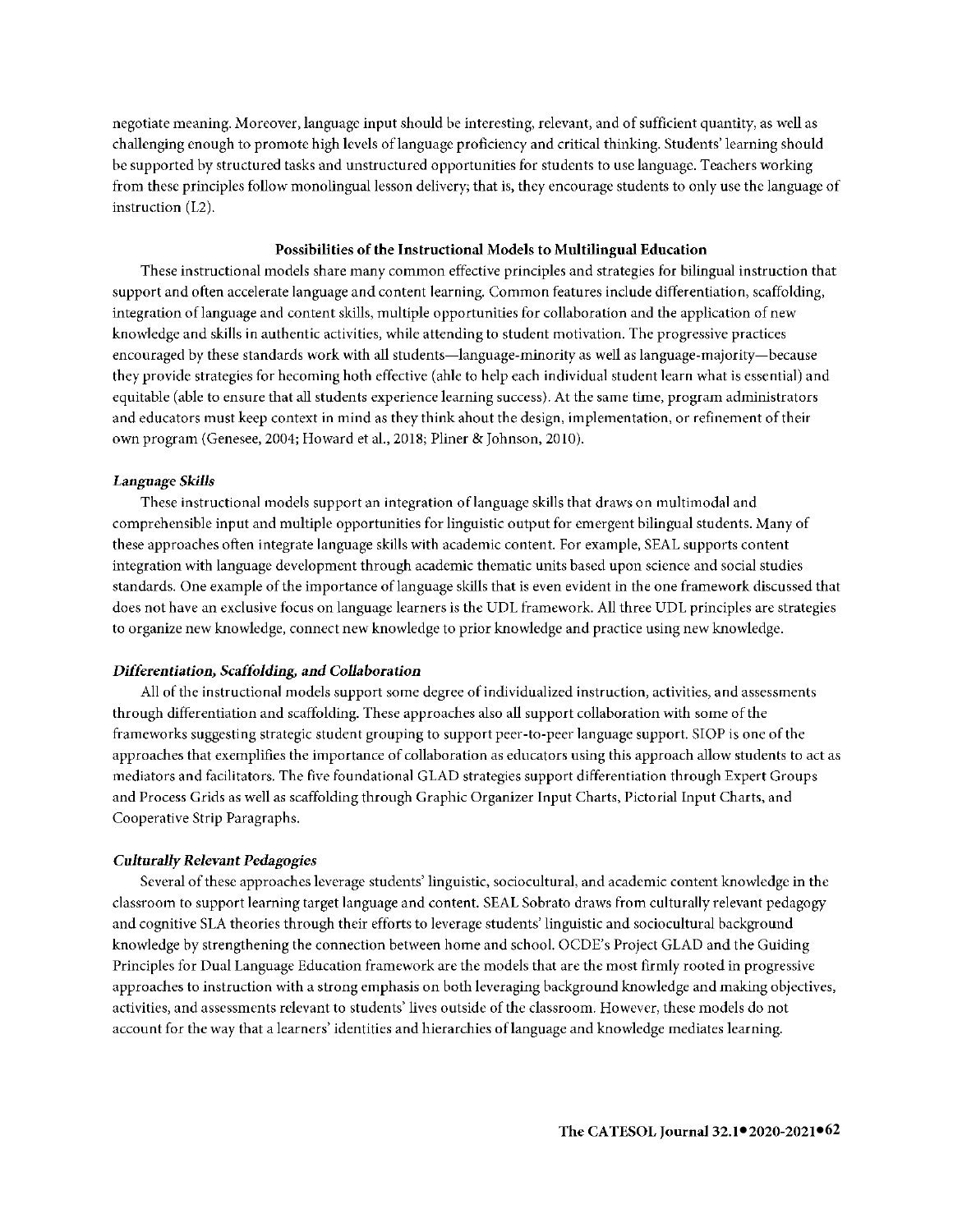#### Limitations of the Instructional Models for Multilingual Education

While these instructional models exemplify many of the best traditional and progressive approaches to multilingual instruction, they do not encompass critical orientation to language teaching and learning. Specifically, all of these models lack awareness of sociopolitical and raciolinguistic contexts oflanguage use and language education. While these models position the learner in the center of instruction, they do not position them as agents of social action that leverage their knowledge and skills to address linguistic, racial and social inequities outside of the classroom. These instructional models all claim that equity (difference as justice) in bilingual instruction is a cornerstone of their approach, when really they mean equality (sameness as fairness) based on a liberal version of multiculturalism and social-constructivist model of English language education. In *so* doing, these approaches miss opportunities to live up to their claims about effectiveness and justice due to the limited scope of ideological stances and pedagogical approaches from which they draw.

# *Equality over Equity*

There is a difference in ideology and practice between equality and equity. Equality emphasizes equal or same treatment and access to opportunities to learn, whereas equity emphasizes that a more just approach is to look if there are disproportionate outcomes and asserts that to close achievement gaps between racially and linguistically minoritized students there needs to be different treatment (Rosa & Flores, 2017). One challenge of these instructional models is that while equity is embraced as a key aspect, the version of equity that these strategies advocate is more closely related to an equality approach grounded in neoliberal worldview. For example, Project GLAD strategies emphasize equal access to the content through scaffolding. Teachers using these strategies differentiate learning experiences by offering students different ways to represent and produce outcomes. The emphasis is on access to content, not on examining whether outcomes are equitable across demographically different student subgroups and whether the strategies are selected based on the differentiated outcomes.

Project GLAD and the Guiding Principles for Dual Language Education framework have emergent critical orientations. Project GLAD en Espanol, with their binational work with U.S. and Mexican national teachers working with deported Spanish learners, begins to challenge the sociopolitical contexts of immigration and the importance of sustaining both students' home and target languages. Taking this one step further, the very design of the Two-Way lmmersion model supported by the Guiding Principles for Dual Language Education framework actively sustains, not just recognizes, students' linguistic and sociocultural background knowledge while building academic biliteracy in two languages.

#### *Liberal and Responsive verses Critical and Sustaining*

McLaren (2018) distinguishes between liberal multiculturalism, the celebration of different cultural groups inside the classroom, and critical or revolutionary multiculturalism, that supports interrogation of the sociopolitical and raciolinguistic context and results in social action to address injustice in the local context. In the project GLAD model, teachers and students only occasionally engage in a critique of the sociopolitical context oflanguage use or content knowledge and often do not extend these critiques into social action. The GLAD model does not clearly outline the purpose of English language learning as a means for empowering students to fight to rectify sociopolitical injustices.

We distinguish between Culturally Responsive Pedagogy that is relevant and leverages student background knowledge, and Culturally Sustaining Pedagogy that draws from and builds cultural and linguistic knowledge, resources and supports social action (Paris & Alim, 2017). The Project GLAD framework could make it more explicit and intentional during their strategies that involve student application and drawing a home-school connection. For example, a fifth grade teacher adhering to GLAD strategies while teaching a unit aimed at students explaining the causes of the American Revolution with emergent bilingual students would involve making learning more relevant by activating students academic background knowledge about U.S. colonial history and personal experiences with social movements through supporting strikes, participating in marches, or other forms of civic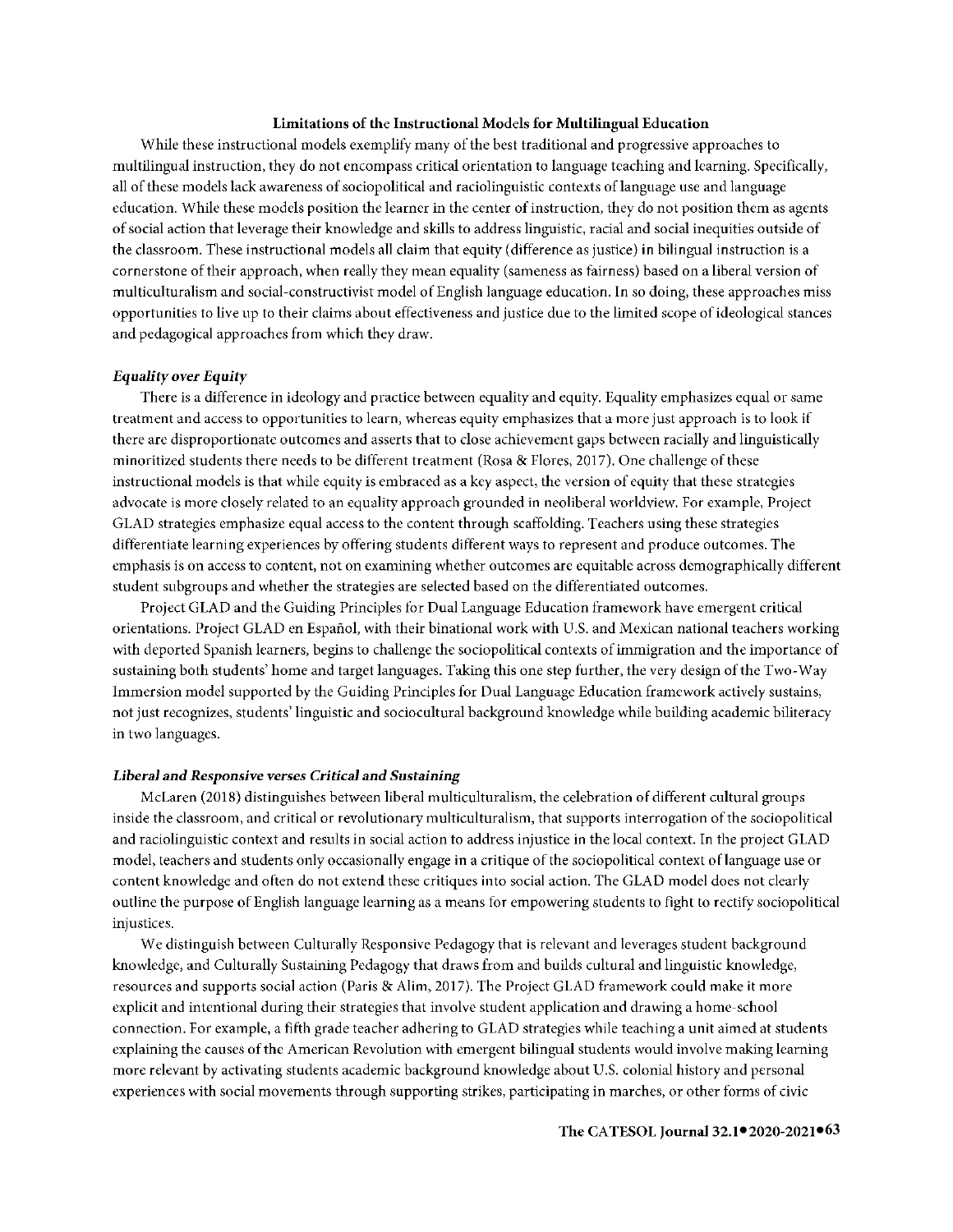engagement with Expert Groups and Process Grids. Furthermore, this teacher would provide access to students with limited English fluency by using Graphic Organizer lnput Charts or Pictorial lnput Charts.

A more critical approach to a similar unit would encourage students to gather parents' responses to what their child learned at school and parents to share their own experiences with war, social movements, and political or economic revolution written in the students' home language. Furthermore, the lesson would extend students' understanding of the causes of the American Revolution to assess current explanations for social and political change efforts locally, nationally, and globally. A culturally sustaining teacher would invite community organizers and local politicians into the classroom to share their own experiences with civic engagement for social change and challenge students to think about what social action they may or may not support among various movements **in**  their community.

#### **Language** *Hierarchy: Raciolinguistics* **and** *Cognitive Academic Language Proficiency (CALP)*

The instructional models do not take into account a critique of CALP (in home and target languages) or center the way that race and language intersect. All of the models center on Standard Academic English (SAE), or the language of schooling, because of the central role in academic development and meeting the standards of contentarea of math, science, social studies, and English language arts in the primary and secondary educational contexts. Therefore, CALP has become a central feature of many intervention models targeted to support low achieving English Only (EO) and English Language Learner (ELL) students (Garcia & Wei, 2015). As you will recall from the introduction, Delpit (1995) calls SAE along with the dominant social and cultural practices of the dominant class "codes of power" because in order to gain access to material and social resources in the dominant society, learners must master these codes even if their accurate use of these codes is not perceived as accurate due to racial bias (Flores & Rosa, 2015) or they strategically draw from or combine other codes, through code-switching (Gumperz, 1977), translanguaging (Garcia & Wei, 2015), or mush faking; (Gee, 2015). Looking closely at the instruction strand of the Guiding Principles for Dual Language Education framework the emphasis is on standard academic language in the two target languages and there is little to no attention to non-standard varieties of the two languages of instruction. When exclusively focused on standard language varieties, this model misses an opportunity to support students' socio-political critique of the way multiple languages and language varieties are used in their communities for social, political and economic ends within their own communities' linguistic landscape (Shohamy et al., 2010). The Guiding Principles for Dual Language Education framework is the most inclusive model, given that the other approaches do not explicitly sustain or develop proficiency in two languages. Additionally, this framework is the only approach discussed in this section that takes an explicit stance on when which languages are used by advocating a language separation approach that asserts any given lesson should be delivered only in one language in a multilingual classroom. This language policy **in** the classroom actively discourages students from strategically drawing from or combining other codes, through code-switching, translanguaging, or mushfaking. Both the language separation and privileging standard academic language miss valuable opportunities to develop students' sociopolitical critique and understanding of the ways that multiple languages and language varieties can be used in the service of social action for more equitable policies, institutions, and practices in their community.

# *Continuum of Instruction models*

The possibilities and constraints of the instructional models for effective multilingual education that we discussed in this section are summarized in the diagram below. All of the models synthesize at least two orientations and SLA theories. Project GLAD and the Guiding Principles for Dual Language Education are the most comprehensive models that synthesize the broadest range of pedagogical orientations and SLA theories, but they still do not draw from the full spectrum of approaches and could extend their models to more fully include critical pedagogical approaches and pull more completely from critical SLA theories.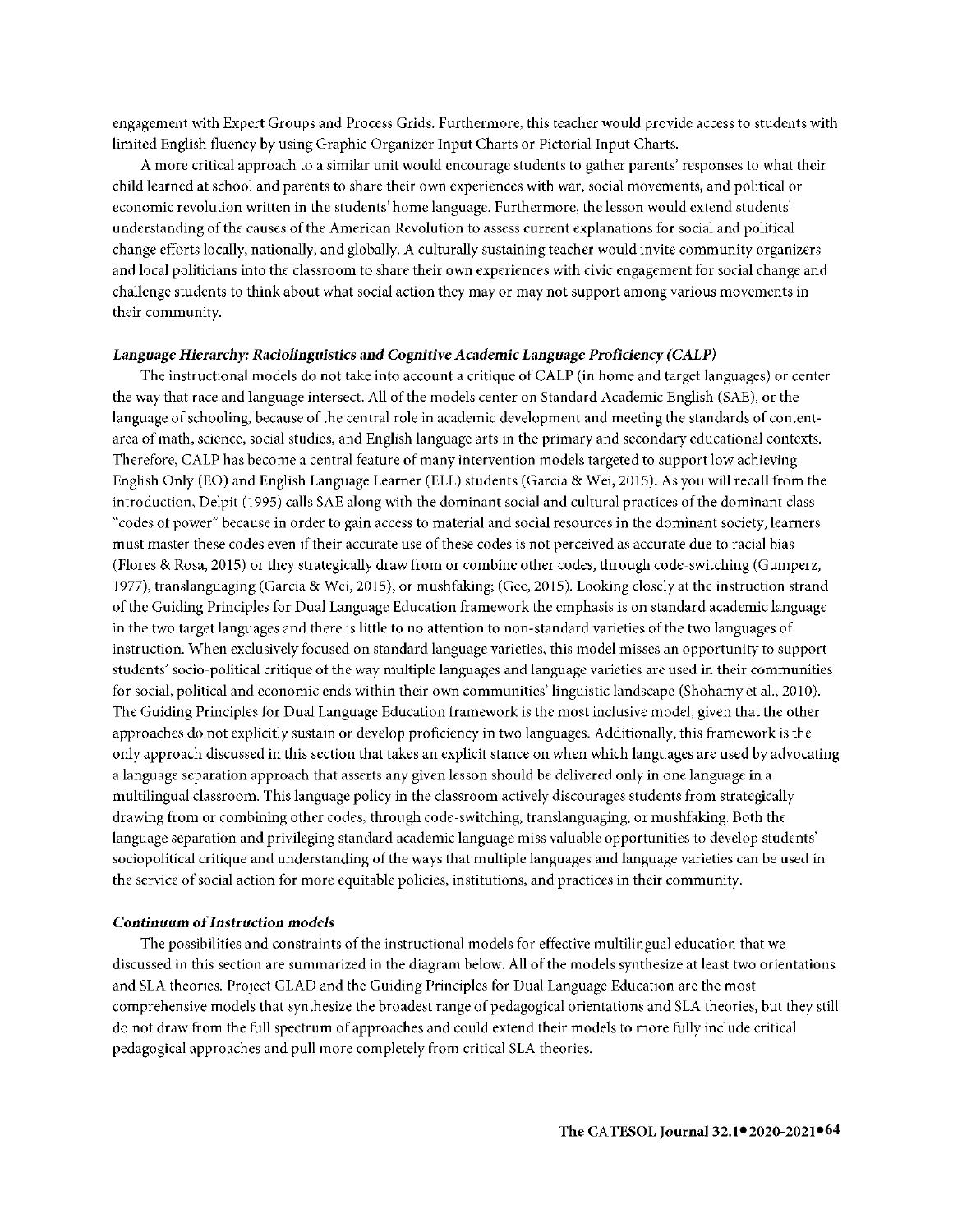

*Figure 1.* Key educational orientations to instructional models for effective multilingual education.

While every instructional model is research-based, we argue that it is important to look across the research and practices of effective multilingual teaching and learning to develop the most effective, ambitious, and equitable approaches to multilingual pedagogy.

# **Towards a Model for Critical Multilingual Pedagogy**

To take up the challenge of effective equitable multilingual teaching and learning, we propose a framework of eight key instructional elements towards Critical Multilingual Pedagogy (CMP). The framework is informed by a synthesis of traditional (teacher-centered), progressive (student-centered), and critical educational orientations (society- and power-centered), SLA theories and instructional approaches, and our work with multilingual in-service and pre-service teachers of emergent bilingual students. The first clement is building on background knowledge. CMP teachers support students to draw on their experiential knowledge, linguistic repertoires, sociopolitical as well as specific technical skills, and target academic language to create texts (oral, written, multimodal, etc.) that critique sociopolitical context and persuade their audiences to take some form of related action.

The second element is the integration of receptive and productive language skills. CMP teachers not only develop their students' linguistic, sociocultural, sociopolitical, and raciolinguistic awareness and engagement, but also develop their students' multilingual and plurilingual competences through service learning, community projectbased language learning experiences, and solidarity work.

The third element concerns tailored instruction: differentiation, grouping, and scaffolding. CMP teachers balance whole-class explicit scaffolded instruction and open-ended group activities to ensure not only equitable access to learning but also equitable achievement of standards. Grouping strategies are dynamic yet intentional, and interaction and collaboration between language-minority and language-majority students, experts, family and community members are carefully structured to bring awareness to racial, cultural and linguistic differences, afford raciolinguistic and cultural power to each student at different times of the learning process, and in turn accelerate attainment of learning goals for all students and engage in social action in the school community and beyond.

The fourth element addresses instruction oflanguage form. CMP teachers balance language instruction to provide students with technical resources in order to interrogate the ideological and hegemonic functions of language form in a written or spoken text, building the vocabulary and grammatical structures that students must use to participate in context-rich academic and professional discourse. Moreover, the instructional process may include, in addition to questions of how the text might reflect the author's views, questions on how the selection of specific grammatical structures and word choices attempts to manipulate the reader.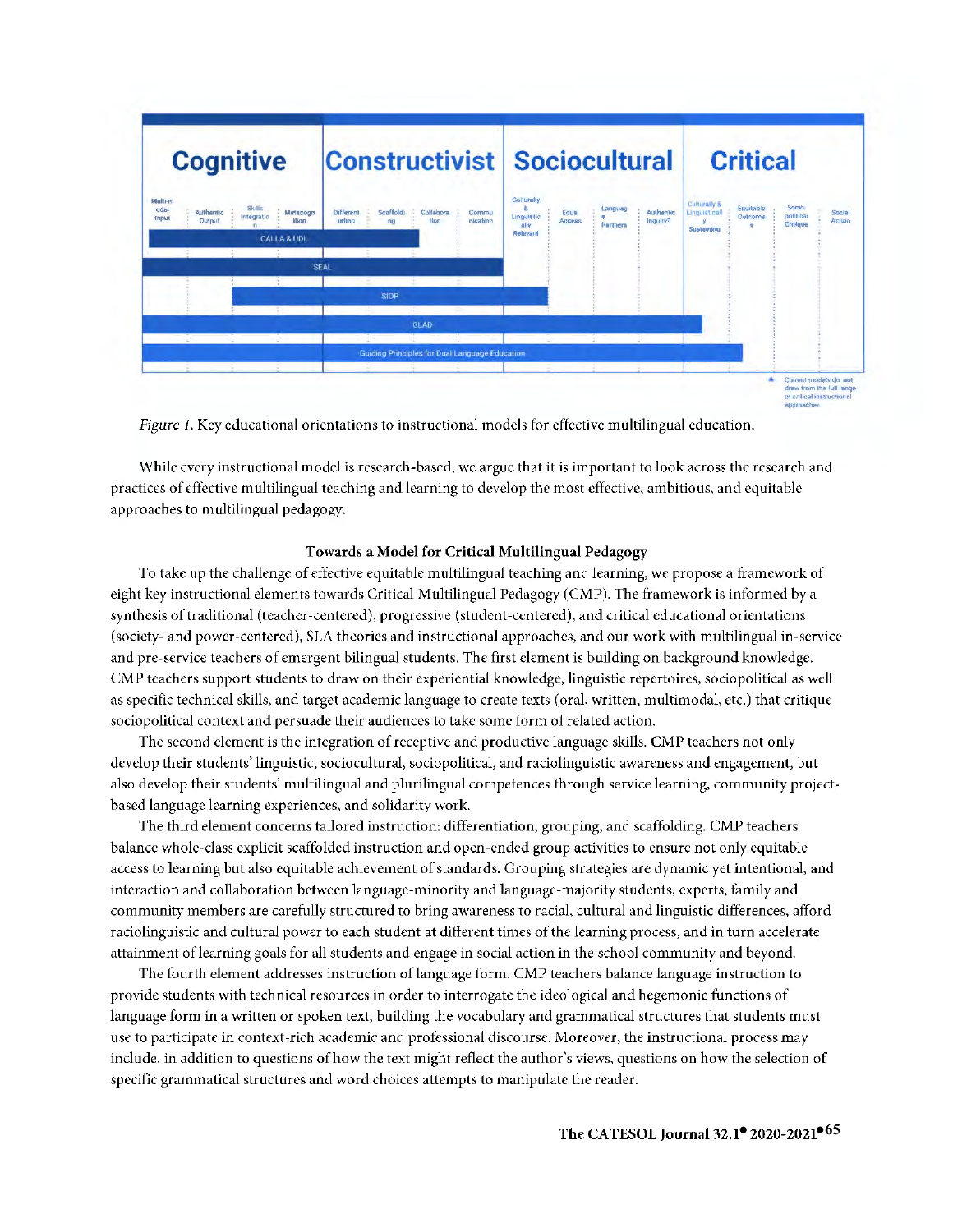The fifth element is inquiry-based learning. CMP teachers encourage all types of questioning as they help their students question and interrogate about structural issues of language: academic vocabulary, grammatical structures or canonical facts as well as structural issues of power and the inequitable distribution of social and material resources. Teachers support students in learning to learn through increasing learner autonomy, voice and choice and using metacognitive, cognitive, and social or affective strategies to ensure equitable, rigorous access and learning outcomes.

The sixth element focuses on language use. CMP teachers are sensitive to and aware of students' primary learning and life goals to determine the most sustaining language use approach. Teachers also attend to linguistic context and the status of various languages when making strategic choices about language use to ensure equitable linguistic input and outcomes.

The seventh element centers error correction, feedback and assessment. The CMP approach to assessments focuses on accuracy of knowledge and language structures as well as on multilingual products, performance, and process-focused assessment that reflect equity understanding, planning, and action related to social, political and economic issues. Accuracy of knowledge and language structures is equally important in order to ensure highquality, multilingual and sociopolitical products, performance, and processes that lead to professional and academic success as well as social action.

The eighth and last element highlights teacher reflection and inquiry. Critical multilingual reflective practice can be achieved through both individual and collaborative inquiry and practice that are grounded in traditional, progressive, and critical orientations in order to improve teaching practices, learning outcomes and social conditions. Our central argument in the CMP framework is that multilingual educators should continue to critique the limitations and leverage the strengths of each model through ongoing critical reflection.

### **Authors**

*Esther Gross, Ed.D. is* a *visiting professor at Hebrew Union College in Los Angeles, CA and serves* as *the Global Education Director for Bishvil Halvrit-CET. A former language teacher and school director, Dr. Gross works with new and veteran Hebrew teachers on the principles and didactics of teaching Hebrew-as-a-second-language in various Jewisli Day schools across the U.S., Canada, Former USSR, and Australia.* 

*Jenifer Crawford, Ph.D. is an Associate Professor of Clinical Education in the Rossier School of Education at the University of Southern California. A former teacher, she currently prepares multilingual teachers for diverse learners and contexts. Her research interests include critical multilingual pedagogy and preparing equitable instructional leaders in language* education.

#### **References**

Au, **K. H.** (1998). Social constructivism and the school literacy learning of students with diverse backgrounds. *Journal of Literacy Research,* 40(30) 297-319.

Boloz, S. A. (1981). The GLAD Project: Energizing Language.

- Cline, Z., & Necochea J. (2003). Specially designed academic instruction in English (SDAIE): More than just good instruction, *Multicultural Perspectives,* 5(1), 18-24, DOI[: 10.1207/S15327892MCP0501 4](https://doi.org/10.1207/S15327892MCP0501_4)
- Chamot, A. U., & O'malley, J.M. (1994). The CALLA handbook: Implementing the cognitive academic language learning approach. New York: Addison-Wesley Publishing Company.
- Delpit, L. (2006). *Other people's children: Cultural conflict* in *the classroom.* The New Press.
- Echevarria, **J.,** Vogt, M., & Short, D. (2010). *Making content comprehensible for elementary English learners: The SIOP model.* Boston, MA: Pearson.
- Flores, N., & Rosa, J. (2015). Undoing appropriateness: Raciolinguistic ideologies and language diversity in education. *Harvard Educational Review,* 85(2), 149-171.